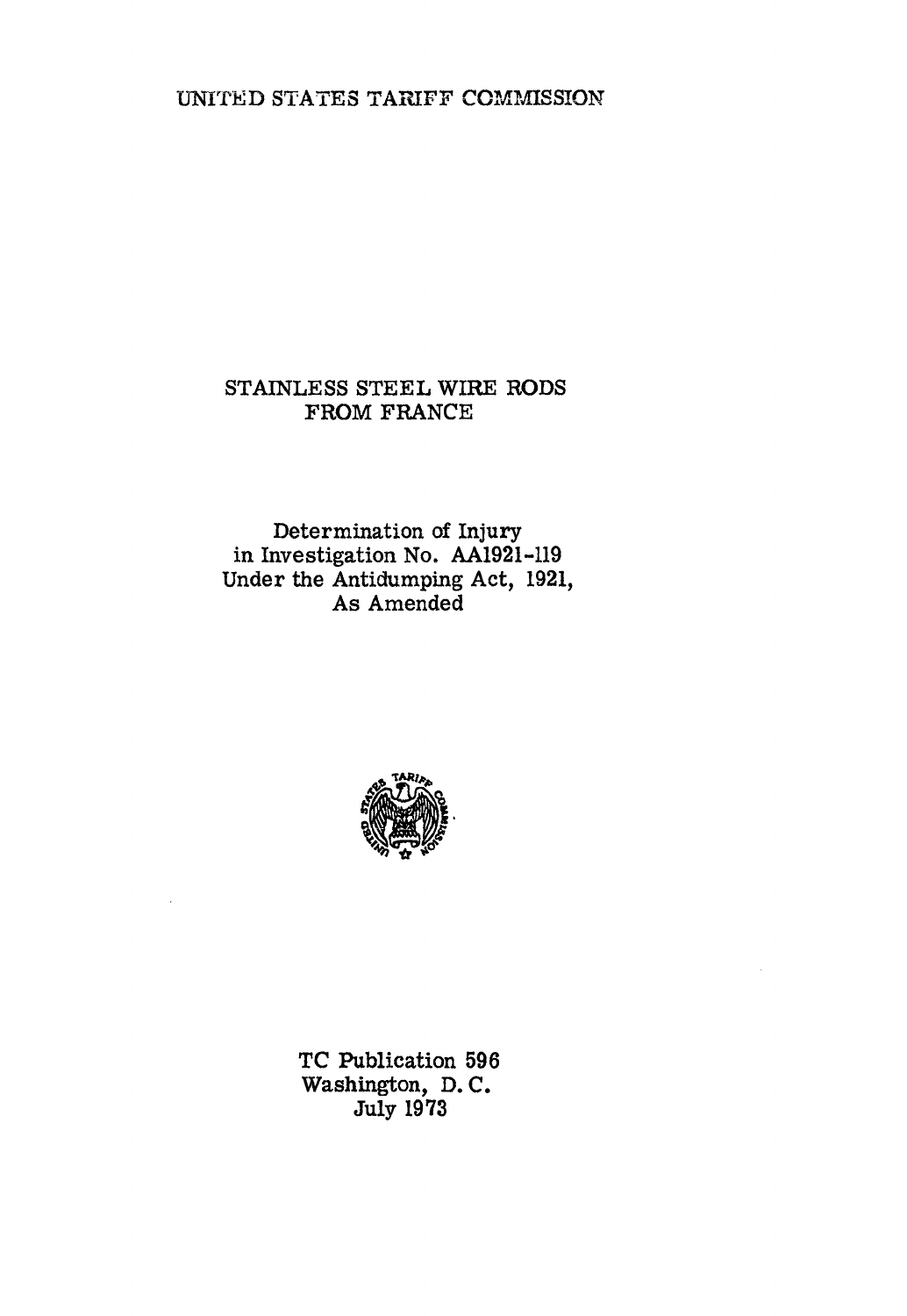# UNITED STATES TARIFF COMMISSION

Catherine Bedell, *Chairman* 

Joseph 0. Parker, *Vioe Chairman* 

Will E. Leonard, Jr.

George M. Moore

 $\mathbb{E}^{\mathbb{P}}$ 

J. Banks Young

Italo H. Ablondi

Kenneth R. Mason, *Secretary* 

Address all communications to United States Tariff Commission

Washington, D. C. 20436

--------------------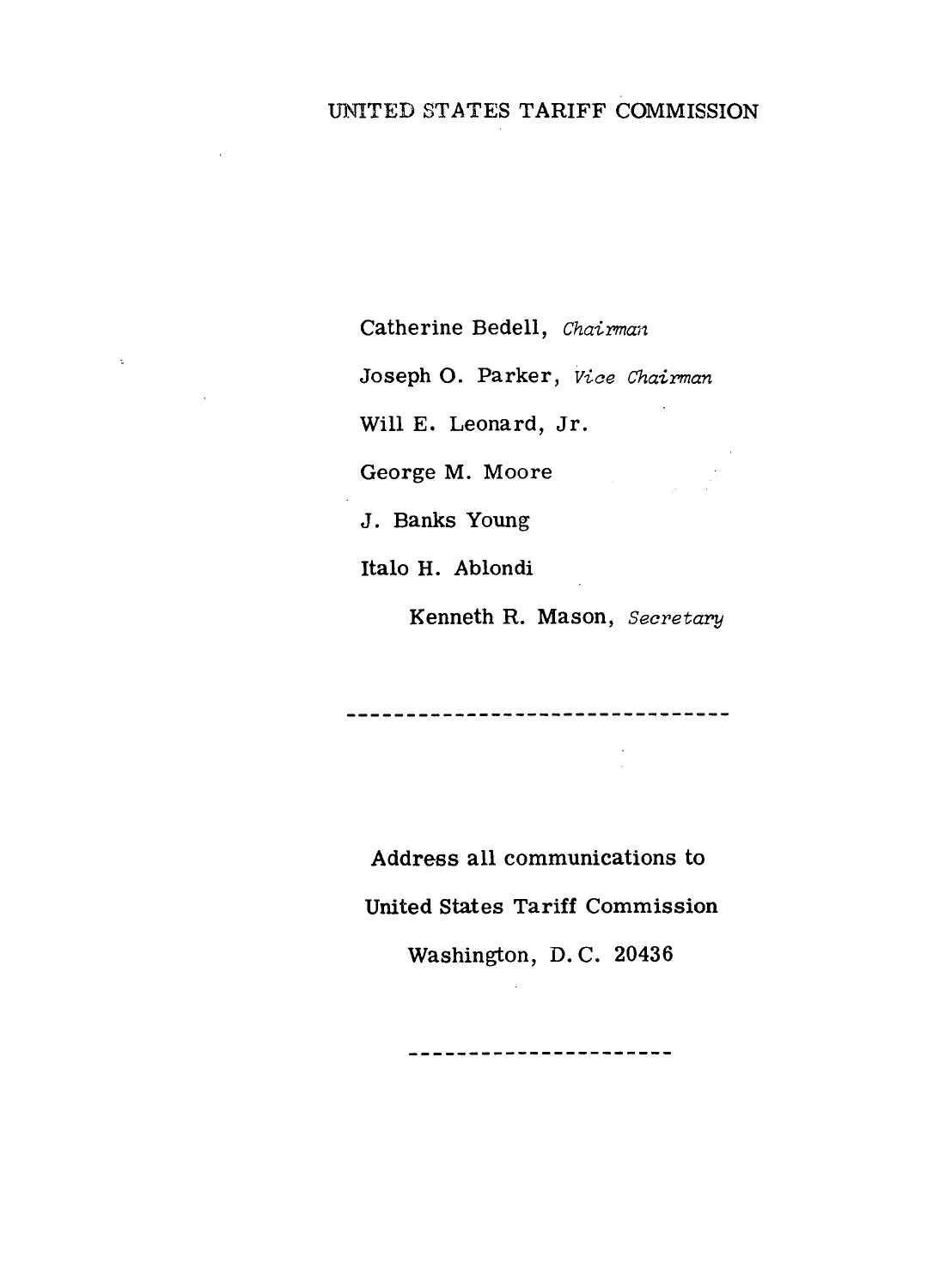# UNITED STATES TARIFF COMMISSION Washington

# [AA1921-119]

July 24, 1973

## STAINLESS STEEL WIRE RODS FROM FRANCE

#### Determination of Injury

On April 24, 1973, the Tariff Commission received advice from the Treasury Department that stainless· steel wire rods from France are being, or are likely to be, sold at less than fair value within the meaning of the Antidumping Act, 1921, as amended. In accordance with the requirements of section 20l(a) of the Antidumping Act  $(19 \text{ U.S.C. } 160(a))$ , the Tariff Commission instituted investigation No. AA1921-119 to determine whether an industry in the United States is being, or is likely to be injured, or is prevented from being established, by reason of the importation of such merchandise into the United States.

A public hearing was held on June 12, 1973. Notice of the investigation and hearing was published in the Federal Register of May 1, 1973 (38 F.R. 10775).

In arriving at a determination in this case, the Commission gave due consideration to all written submissions from interested parties, evidence adduced at the hearing, and all factual information obtained by the Commission's staff from questionnaires, personal interviews, and other sources.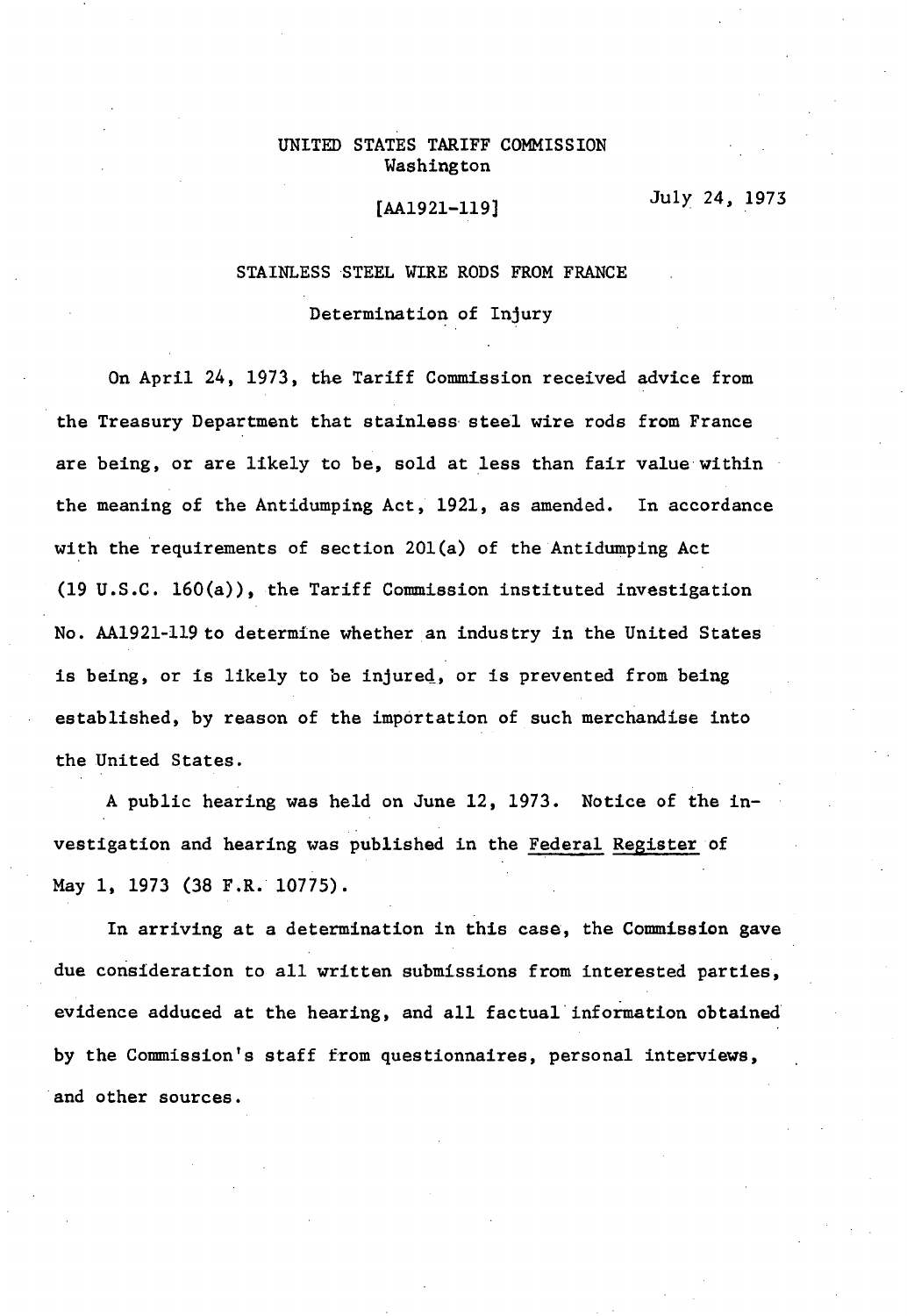·On the basis of the investigation, the Commission has determined by a vote of  $3$  to  $2$   $1/$  that an industry in the United States is being injured by reason of the importation of stainless steel wire rods from. France that are being, or are likely to be, sold at less than fair value within the meaning of the Antidumping Act, 1921, as amended.

1/ Chairman Bedell, Vice Chairman Parker, and Commissioner Moore determined in the affirmative; Commissioners Leonard and Young determined in the negative. Commissioner Ablondi did not participate in the decision.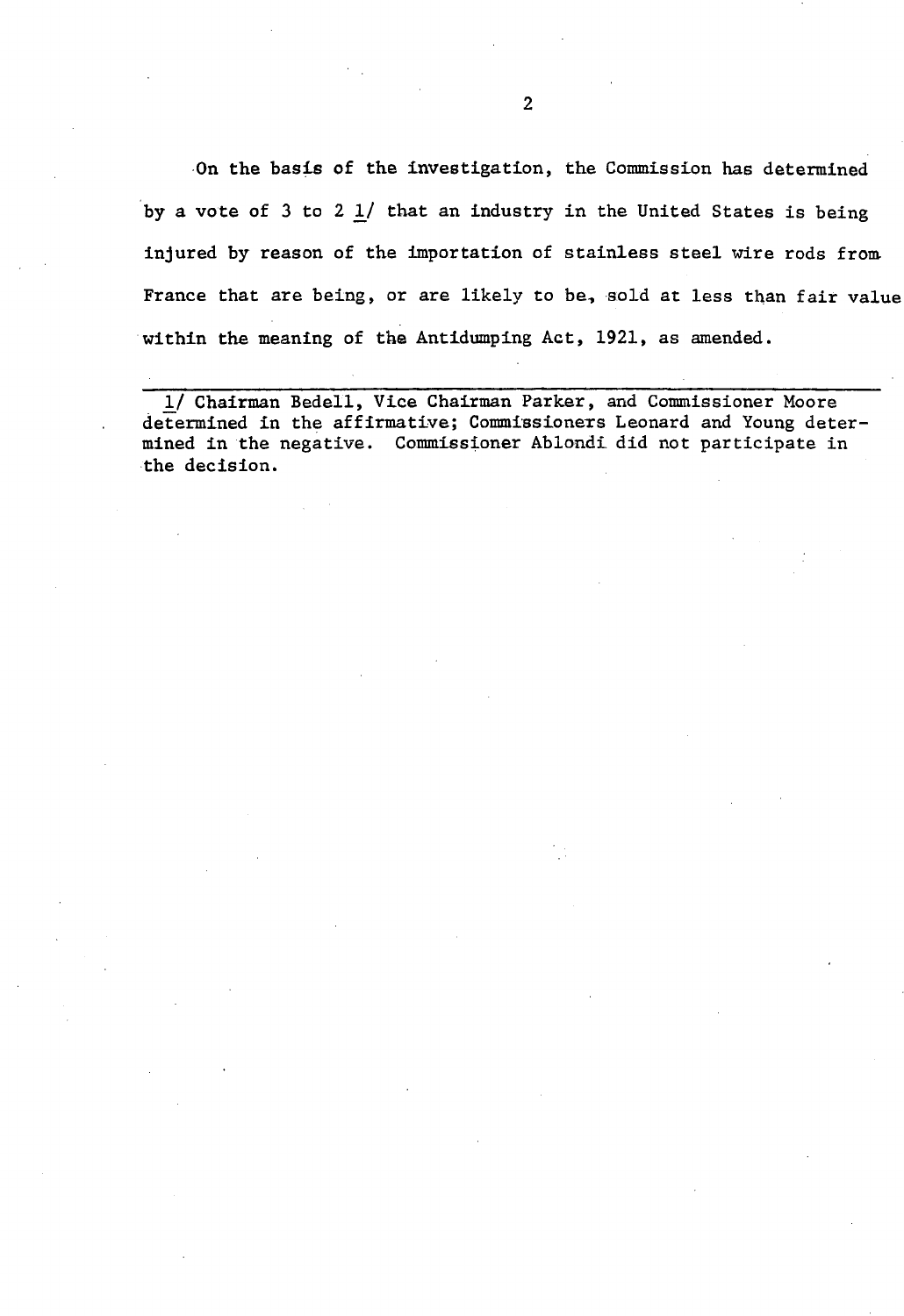Statement of Reasons for Affirmative Determination of Chairman Bedell, Vice Chairman Parker, and Commissioner Moore

The Antidumping Act, 1921, as amended, requires that the Tariff Commission find two conditions satisfied. before an affirmative determination can be made.

First, there must 'be injury, or likelihood of injury, to an industry in the United States, or an industry in the United States must be prevented from being established. Second, such injury (or likelihood of injury or prevention of establishment of an industry) must be "by reason of" the importation into the United States of the class or kind of foreign merchandise the Secretary of the Treasury determined is being, or is likely to be, sold at less than fair value (LTFV).

In our judgment both conditions are satisfied in the instant case. *Y*  Accordingly, we have made an affirmative determination--that an industry 2/ in the United States is being injured by reason of imports of stainless steel wire rods from France sold at less than fair value. Our determination is based primarily on the considerations given in the following paragraphs.

1/ Since injury was found, it is unnecessary for.an affirmative determination to make a finding as to the likelihood of injury or prevention of establishment of an industry.

 $2/$  We have determined that a domestic industry injured by the LTFV im- $\cdot$ ports herein considered consists of the facilities in the United States used in the production of stainless steel wire rods. In 1972, stainless steel rods were produced in the United States by eight firms operating nine mills. All of the domestic firms produced the grades of stainless steel wire rods imported from France and sold at less than fair value.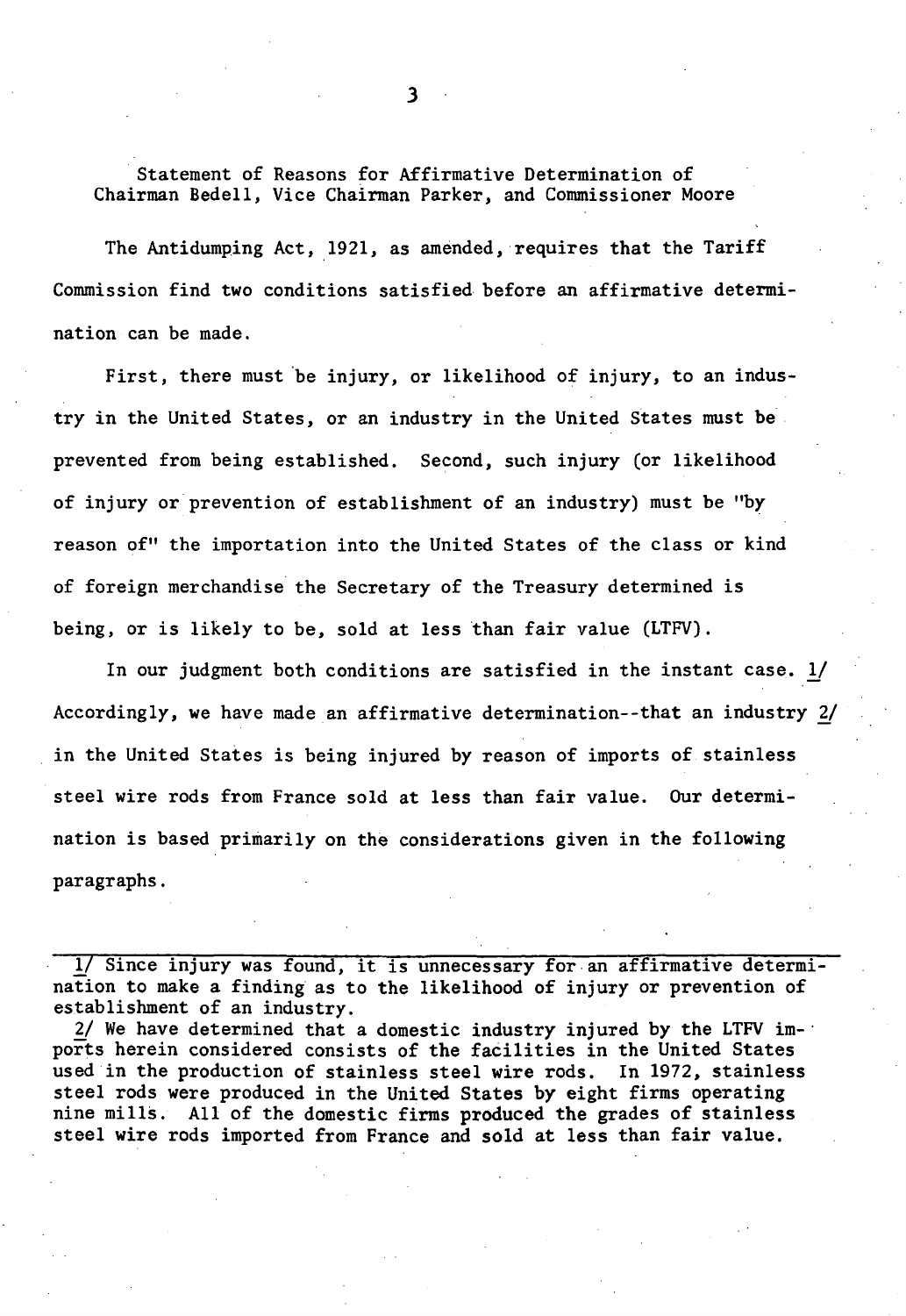# Market penetration

The Treasury Department's investigation covered imports entered by two French firms over a period of 7 months from August 1971 to February 1972. The investigation showed that one of the two firms investigated, Ugine-Aciers, made sales at LTFV; imports entered by this firm accounted for at least 80 percent of French stainless steel wire rod exports to the United States. Of the stainless steel wire rod imports from \ Ugine-Aciers examined by the Treasury, the major part was found to have been sold at LTFV.

The price advantage afforded by such sales in the United States at LTFV enabled importers of the French product to make substantial inroads into a generally declining market. In addition, occurring as they did during a period of rapdily rising domestic costs, and of start up problems for new U.S. mills, the impact of the LTFV imports were severe. Imports from France at LTFV supplied about 15 percent of total open market sales of stainless steel wire rods in the United States. Moreover, in specific markets in which sales of French stainless steel wire rods were concentrated, particularly the wire redrawer market which traditionally has accounted for about nne-half of U.S. consumption of stainless steel wire rod, penetration by imports from France at LTFV reached an estimated 21 percent of open market consumption. The inroads into these. markets are a direct result of leverage gained by sales at LTFV.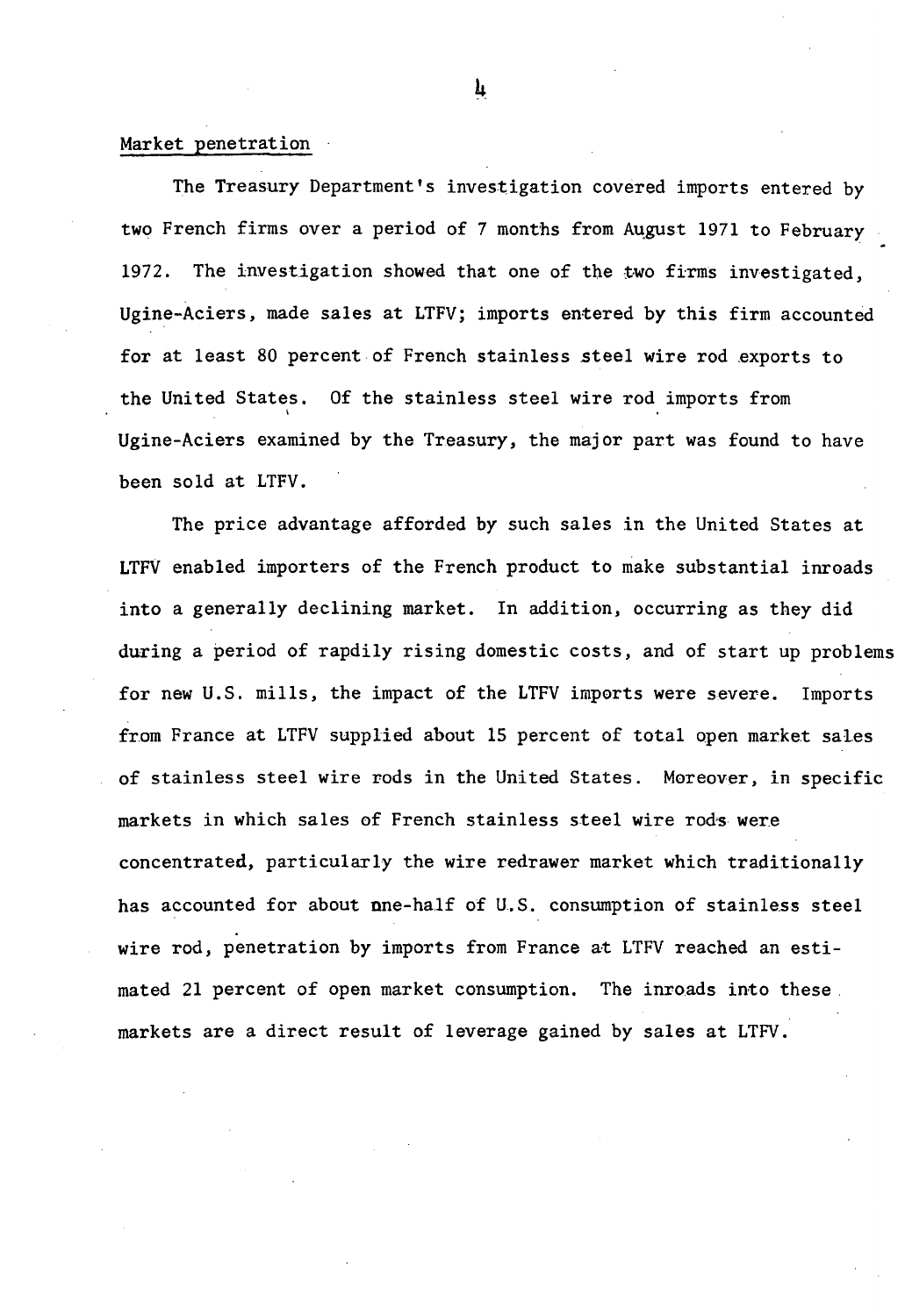## Price depression

The price level for stainless steel wire rods in the U.S. market has been depressed in recent years, especially during 1970-71. Domestic prices for such rods were forced down in order to meet the competition of the French product in most large-volume, fast-moving grades; the differentials between the prices of the U.S. product and the LTFV French product were substantial, in some instances as high at 30 percent. From information supplied by U.S. purchasers, importers, and producers, the Commission was able to verify that numerous large sales were lost by domestic producers, and that many of the sales actually made by domestic producers were negotiated only at considerably reduced prices. Several purchasers stated that the low prices offered by suppliers of LTFV French rods succeeded in bringing down domestic prices; U.S. wire redrawers disclosed that they exerted pressure on the domestic producers during the period of economic recession in 1971 to bring down prices of rod (the raw material of the redrawers) so that they could remain competitive in the U.S. market. The U.S. stainless rod manufacturers reduced their prices of most leading grades through substantial increases of the discounts and allowances offered to purchasers.

The Commission took into account the fact that sales were also lost by individual U.S. producers to other domestic competitors, and to imports from Japanese, Swedish, and other French manufacturers, as well as to LTFV French imports. Nevertheless, the Commission was able to verify that LTFV imports from France, generally sold at a substantial price differential, were the leading cause of price depression, lost sales and reduced profits for the domestic industry.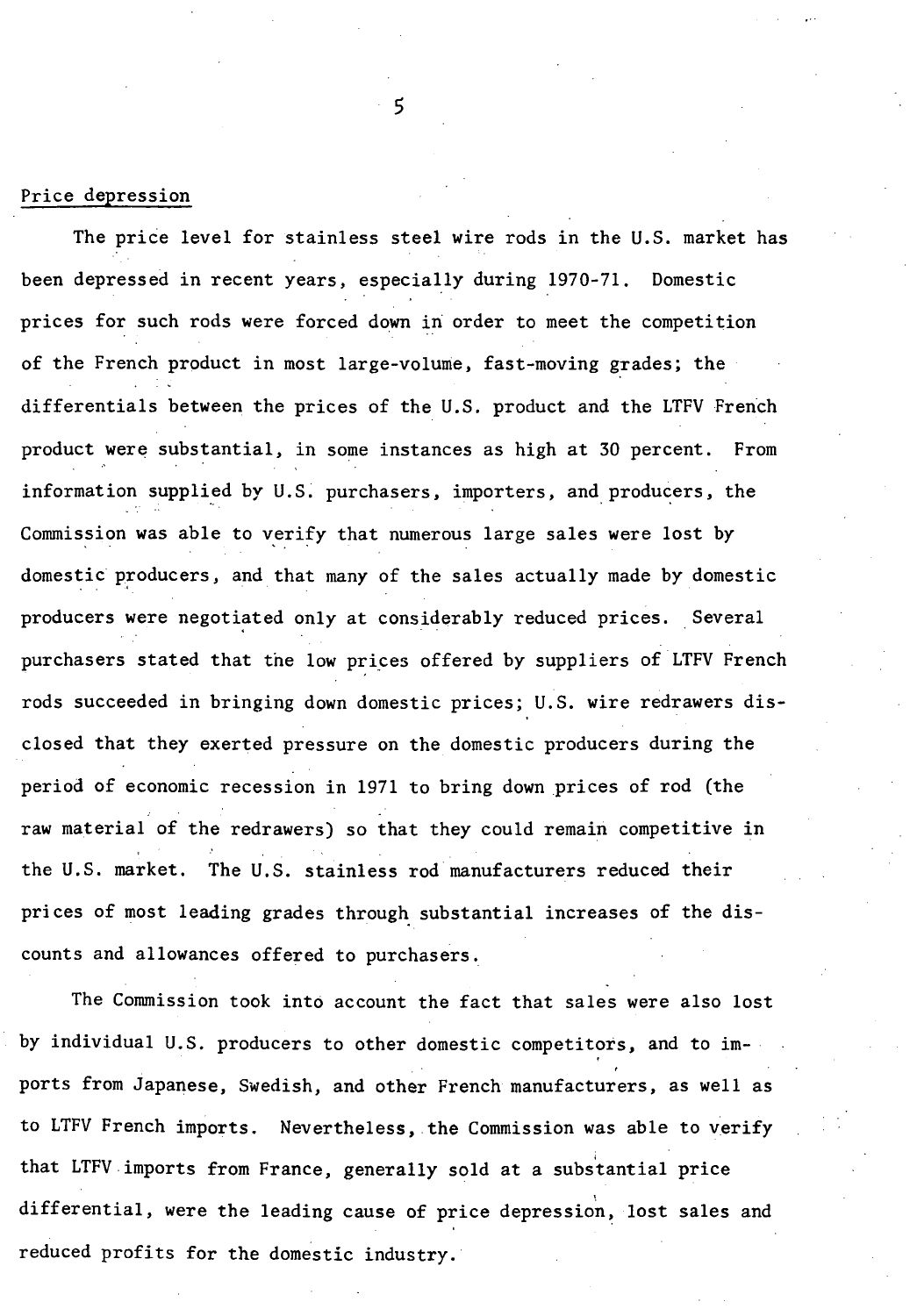# Profitability

During 1970-72, the domestic stainless steel wire rod industry incurred substantial net operating losses, especially in 1971.

U.S. firms accounting for more than 90 percent of stainless steel Company Service Service Service Service Service Service Service Service Service wire rod production recorded substantial losses on their output of **一个小路**。 不知道 医有效能量 医皮肤

that product during the 1970-72 period.

The profitability of the firms during this period was adversely affected as a result of lost sales and of reduced profits on sales 4. 不可以需要的加强增长。 of high-volume, fast-moving grades of stainless steel wire rod. The  $\mathcal{L}(\mathbf{g},\mathbf{g},\mathbf{g})$  . reduced profitability of these companies was a direct result of the depression of the price levels for leading grades by substantial sales of French rod at LTFV prices in the domestic market.

 $\sum_{i=1}^N \sum_{j=1}^N \sum_{j=1}^N \sum_{j=1}^N \sum_{j=1}^N \sum_{j=1}^N \sum_{j=1}^N \sum_{j=1}^N \sum_{j=1}^N \sum_{j=1}^N \sum_{j=1}^N \sum_{j=1}^N \sum_{j=1}^N \sum_{j=1}^N \sum_{j=1}^N \sum_{j=1}^N \sum_{j=1}^N \sum_{j=1}^N \sum_{j=1}^N \sum_{j=1}^N \sum_{j=1}^N \sum_{j=1}^N \sum_{j=1}^N \sum_{j=1}^N \sum_{j$ Conclusion

On the basis of the foregoing, we conclude that an industry in the United States is being injured by reason of imports of stainless<sup>\*</sup> steel wire rods from France sold in the domestic market at less than fair value.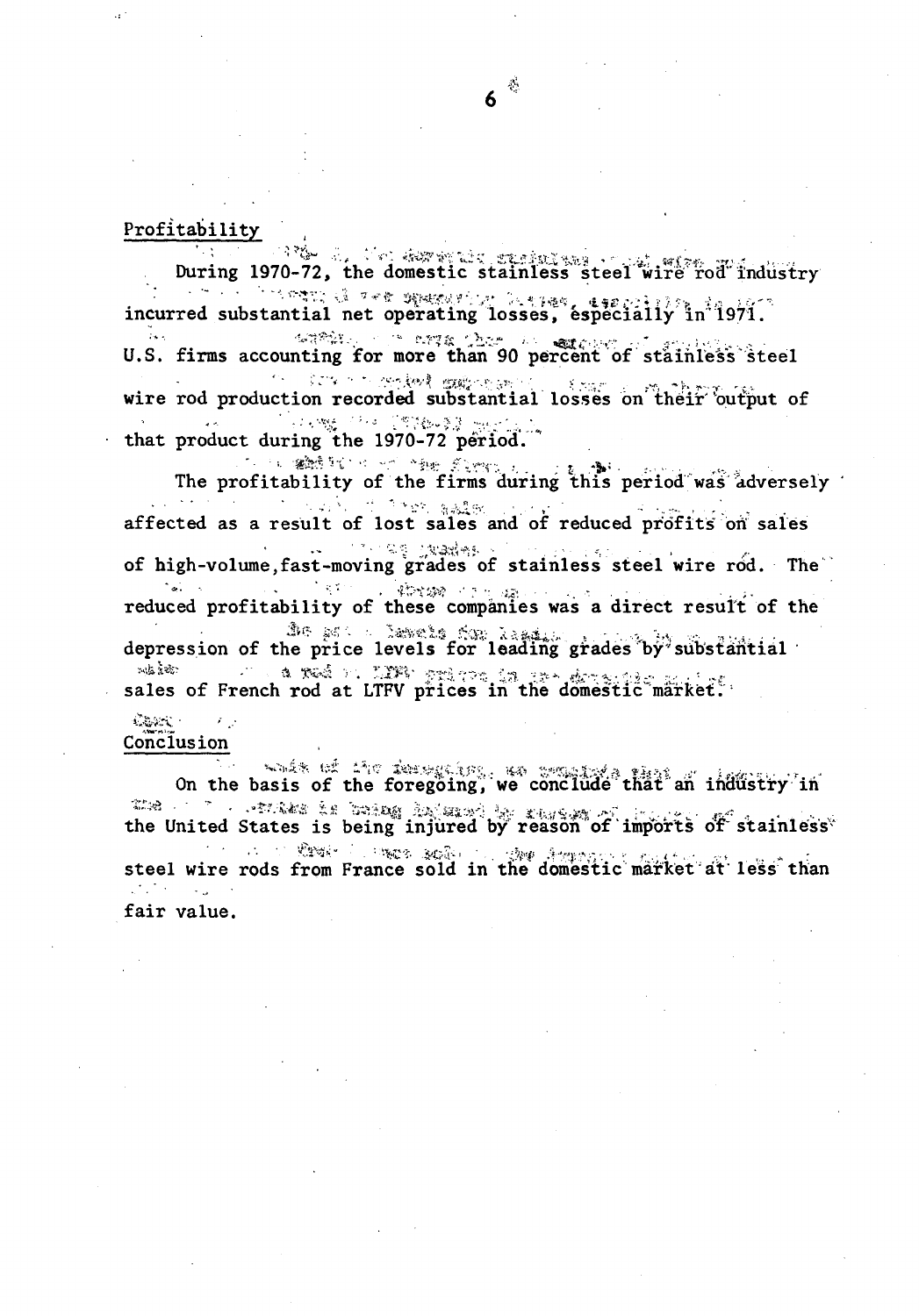# Statement of Reasons for Negative Determination of Commissioners Leonard and Young

As indicated above by our colleagues, the Antidumping\_Act, 1921, as amended, requires that the Tariff Commission find two conditions satisfied before an affirmative determination can be made. First, there must be injury, or likelihood of injury, to an industry in the United States, or an industry in the United States must be prevented from being established. Second, such injury (or likelihood of injury or prevention of establishment of an industry) must be "by reason of" ·the importation'into the United States of the class or kind of foreign merchandise the Secretary of the Treasury determined is being, or is likely to be, sold at less than fair value  $(LTFV)$ . 1/

It is clear that the domestic producers of stainless steel wire rods are being injured. For there to be an affirmative determination, however, causation between sales at less than fair value and injury must be identifiable, i.e., the injury must result from the less than fair value sales.  $2/$  In this investigation we are unable to conclude that the LTFV sales have caused injury, and consequently the conditions set forth above for an affirmative determination are not met. The reasoning for our not being able to find the second or "causation" condition satisfied follows.

#### The industry

In our view the industry which would likely feel the impact of LTFV sales most immediately and directly consist of the facilities in

.. ;.;

· 1/ Prevention of the establishment of an industry is not an issue in this investigation and as such need not be treated further. 2/ See U.S. Tariff Commission, Elemental Sulfur From Mexico, • Investigation No. AA1921-92  $\ldots$ , TC Publication 484, May 1972, p. 9.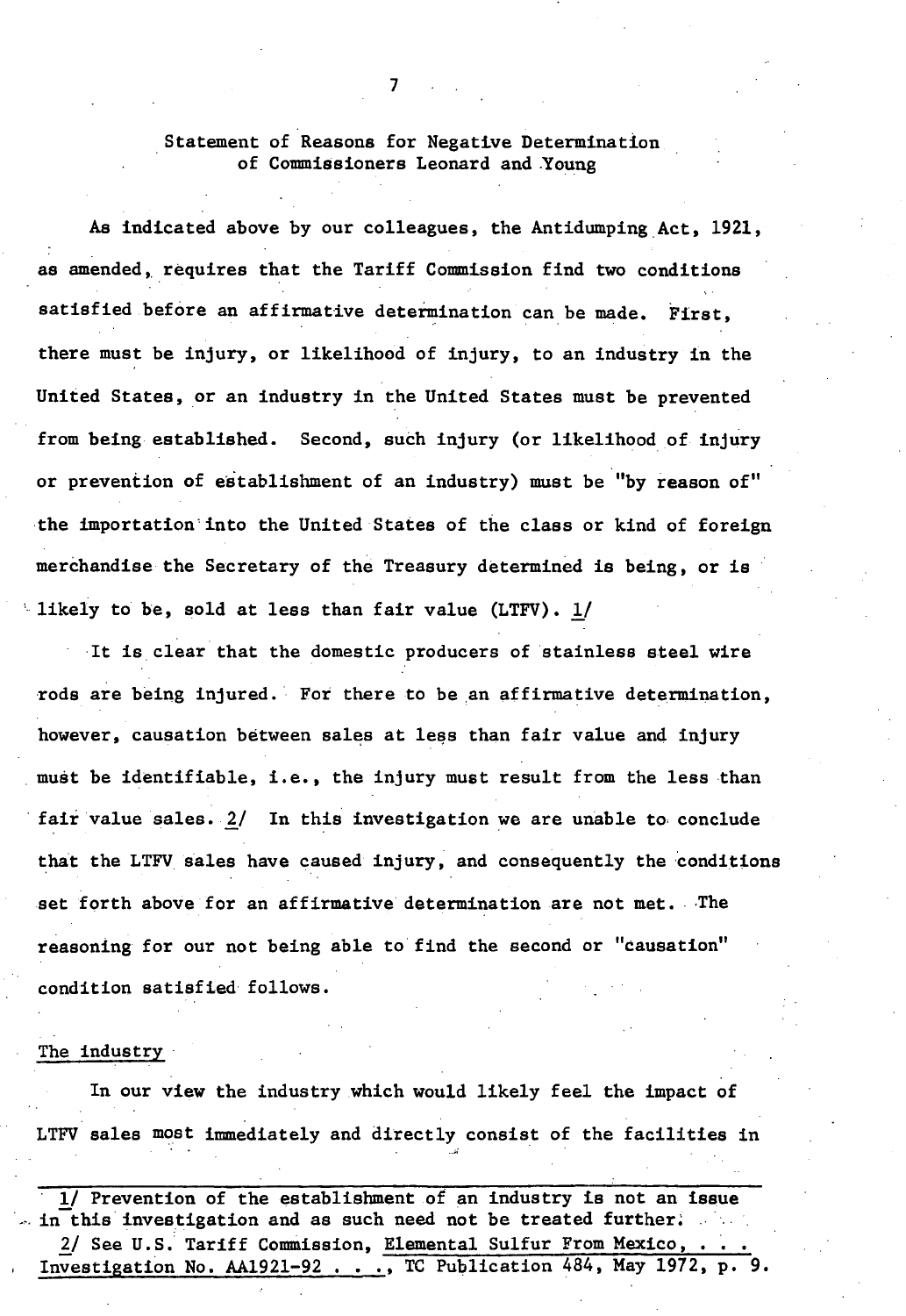the United States devoted to the production of stainless steel wire Currently, eight firms are producing such rods in nine mills: rods. the facilities at these mills on which stainless steel wire rods are produced constitute the domestic industry which most likely were ceptible to the impact of LTFV sales.

#### Market penetration.

Of the several French firms selling stainless steel wire rods in the United States, one firm, Ugine-Acier, was found by the Treasury Department to have sold that article at LTFV during the period August 1971 through February 1972. Ugine has been the predominant French supplier of stainless steel wire rods to the United States, accounting for over 80 percent of annual French exports of such rods to the United States from 1968-72. A substantial part of the firm's sales to the United States was found to have been made at LTFW.

In the past 3 years, the U.S. imports of stainless steel wire rods from France, and from Ugine in particular, have declined both absolutely and as a percent of U.S. consumption. While Ugine's penetration of the U.S. market has been significant, the share of the market supplied by the firm, and the penetration of its sales into the U.S. market, has steadily declined in recent years, including the period of LTFV sales found by the Treasury. There is no evidence, moreover, that Ugine's sales at LTFV enabled them to obtain new customers. While the company may have increased its LTFV sales to a few accounts, such increases were more than offset by losses to other suppliers. In balance, then, Ugine had a net loss in sales over the last 3 years.

 $\mathbf{8}^{\circ}$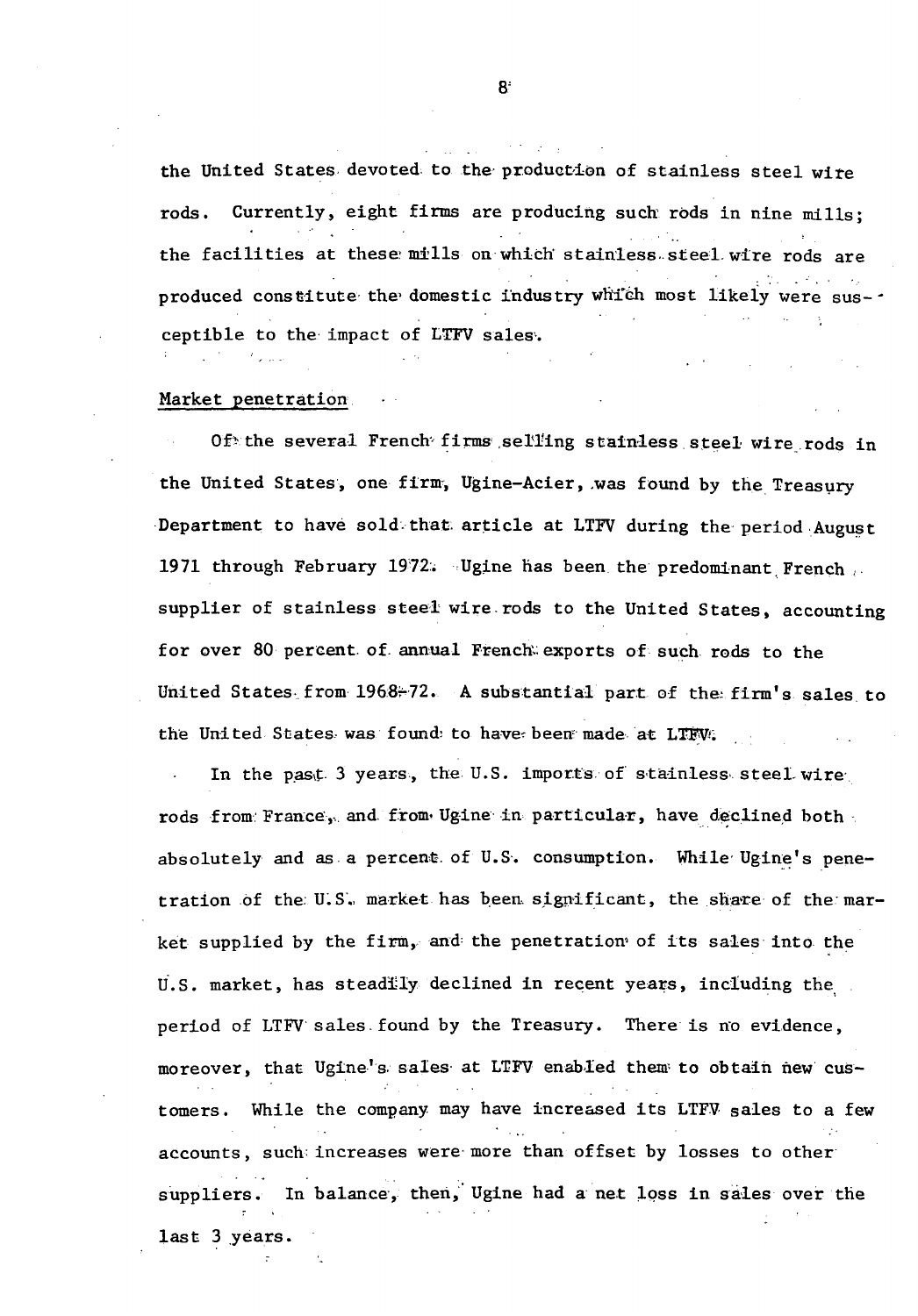Pricing

During 1970 and 1971, i.e., before and during the period of Treasury's .investigation, the domestic market for stainless steel wire rods was in a depressed state. Price competition was severe--between domestic producers, between domestic producers and importers, and among the importers representing the several major foreign suppliers, including the French. The price competition reflected largely declining demand in the United States growing out of a lagging economy; consumption of stainless steel wire rods in 1971, for example, was a fourth lower than in 1969.

The predominant grade of French (Ugine) wire rod imported into the United States has been a .217.inch diameter-grade 430 wire rod; such rod accounted for a considerable proportion of Ugine's business-in the United States. Such French wire rod substantially undersold the-comparable domestic wire rod in recent years and during the period of Treasury's investigation. However, the so-called dumping margin, i.e., the margin by which the French rod was sold at less than fair value, was equivalent to only a very small part of the amount by which the French rod undersold the domestic rod. Even without the LTFV margin, Ugine's stainless steel wire rod would have been priced substantially below the normal differential required to attract sales from domestic producers. Thus, the existence of the LTFV margin did not significantly influence the pricing, and consequently the sale, of French wire rod in the  $U - S$ . market.

In the record of this case, there is evidence of only isolated instances where Ugine's pricing practices might have been said to have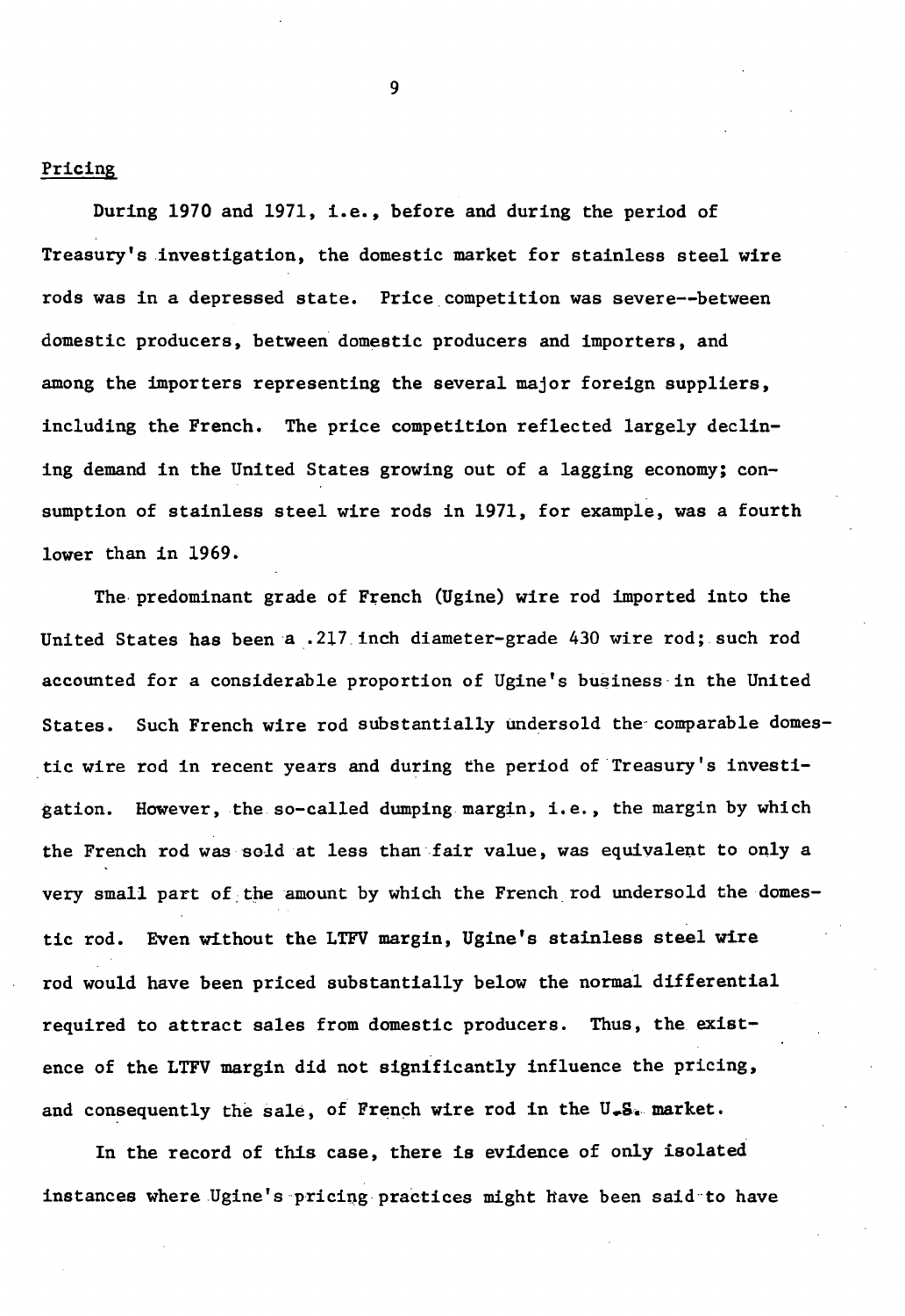contributed to price depression in the United States. In most of these instances, Ugine's bid price might have had a depressing effect on the prices of domestic producers, but Ugine was underbid by other foreign suppliers and did not succeed in obtaining the sale.

### Loss of profit

The production of stainless steel wire rod in the United States has not been profitable in recent years. The financial losses sustained by the domestic producers, however, have been strongly affected by economic down turns, the market impact of rising imports of the "labor-intensive finished products produced from stainless steel wire rods, and the "shake-down" problems of several new rod mills which recently came into production. Meanwhile the LTFV sales of stainless steel wire rods from France were declining. We must conclude, therefore, that the financial losses of the industry resulted from causes other than from the LTFV sales of French wire rods. We cannot identify such LTFV sales as a contributor to the financial reverses of the industry.

#### Likelihood of injury

Considerable information was presented in evidence of pending or potential injury to the domestic stainless steel wire fod industry because of the current development of the French steel complex at Fos-La-Mer. We cannot conclude, however, that the statutory requirements pertaining to likelihood of injury are met in this case. To find likelihood of injury, affirmative evidence must be available that